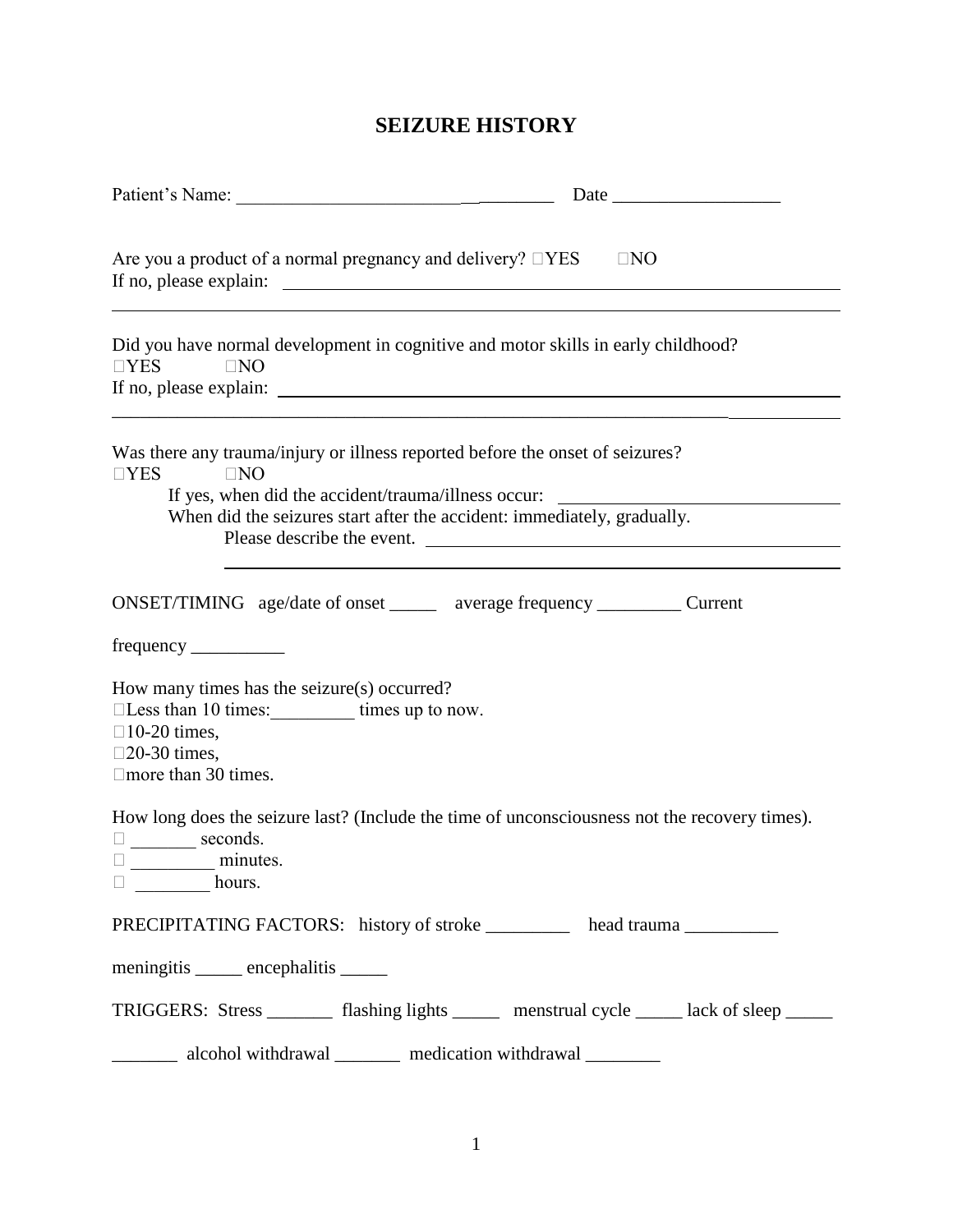#### **Do you experience any symptoms before you have a seizure?**  $\Box$ YES  $\Box$ NO If yes, please check all symptoms that apply to your seizure:

 $\Box$ lightheadedness,  $\Box$ a warm of flushed sensation,  $\Box$ nausea, ,  $\Box$ fear,  $\Box$ déjà vu,  $\Box$ numbness,  $\Box$ visual hallucination,  $\Box$ auditory hallucination,  $\Box$ ear ringing,  $\Box$ smell an odor,  $\Box$ involuntary twitching in extremities,  $\Box$ tingling/numbness of the extremities,  $\Box$ disturbances of body image,  $\Box$ vertigo,  $\Box$ unable to speak,  $\Box$ crying out,  $\Box$ laughter,  $\Box$  Other:

How long do the above symptoms last before the seizure starts? \_\_\_\_\_\_\_\_\_\_\_\_\_\_\_\_\_

### **During the time of the seizures:**

What do witnesses describe? Please check all that apply:

| $\Box$ facial paleness/excessive sweat, $\Box$ flaccid body and limbs, $\Box$ brief body and limb shaking               |
|-------------------------------------------------------------------------------------------------------------------------|
| (within 15 seconds), $\Box$ prolonged body and limb shaking (more than 15 seconds), $\Box$ blue color in                |
| the face, $\Box$ rhythmic jerking movements, $\Box$ body stiffness, $\Box$ eyes, $\Box$ tight jaw biting, $\Box$ tongue |
| biting, $\Box$ bowel/ bladder incontinence                                                                              |
| $\Box$ Other:                                                                                                           |

## **After recovery of consciousness:**

Immediately after the recovery of consciousness, what happens to you? Please circle all that apply:

 $\Box$ good recall of what happened before the seizure,  $\Box$  brief confusion (less than several minutes),  $\Box$  prolonged confusion (more than several minutes),  $\Box$  no recollection of what happened before the seizure (amnesia),  $\Box$ muscle soreness,  $\Box$ weakness on one side of body,  $\Box$ numbness on one side of body.  $\Box$  Other:

When do most of your seizures occur? Please circle:  $\Box$ during the day,  $\Box$ right after awakening from sleep,  $\Box$  falling asleep,  $\Box$  during sleep.

| Do you have a family history of seizure disorders? $\square$ YES<br>⊺NO                                                                                                     |    |
|-----------------------------------------------------------------------------------------------------------------------------------------------------------------------------|----|
| Have you ever been evaluated by a neurologist for seizures? $\square$ YES<br>⊓NO<br>If yes, which doctor?                                                                   |    |
| Have you ever had any brain imaging done after the onset of seizures? $\Box$ YES<br>If yes, which: CT scan of the brain/head, MRI of the brain/head.                        | NΟ |
| Have you ever had an EEG (brain wave study) before? $\square$ YES<br>$\Box$ NO<br>If yes, what did it show? $\Box$ Normal, $\Box$ Abnormal seizure like activity,<br>Other: |    |